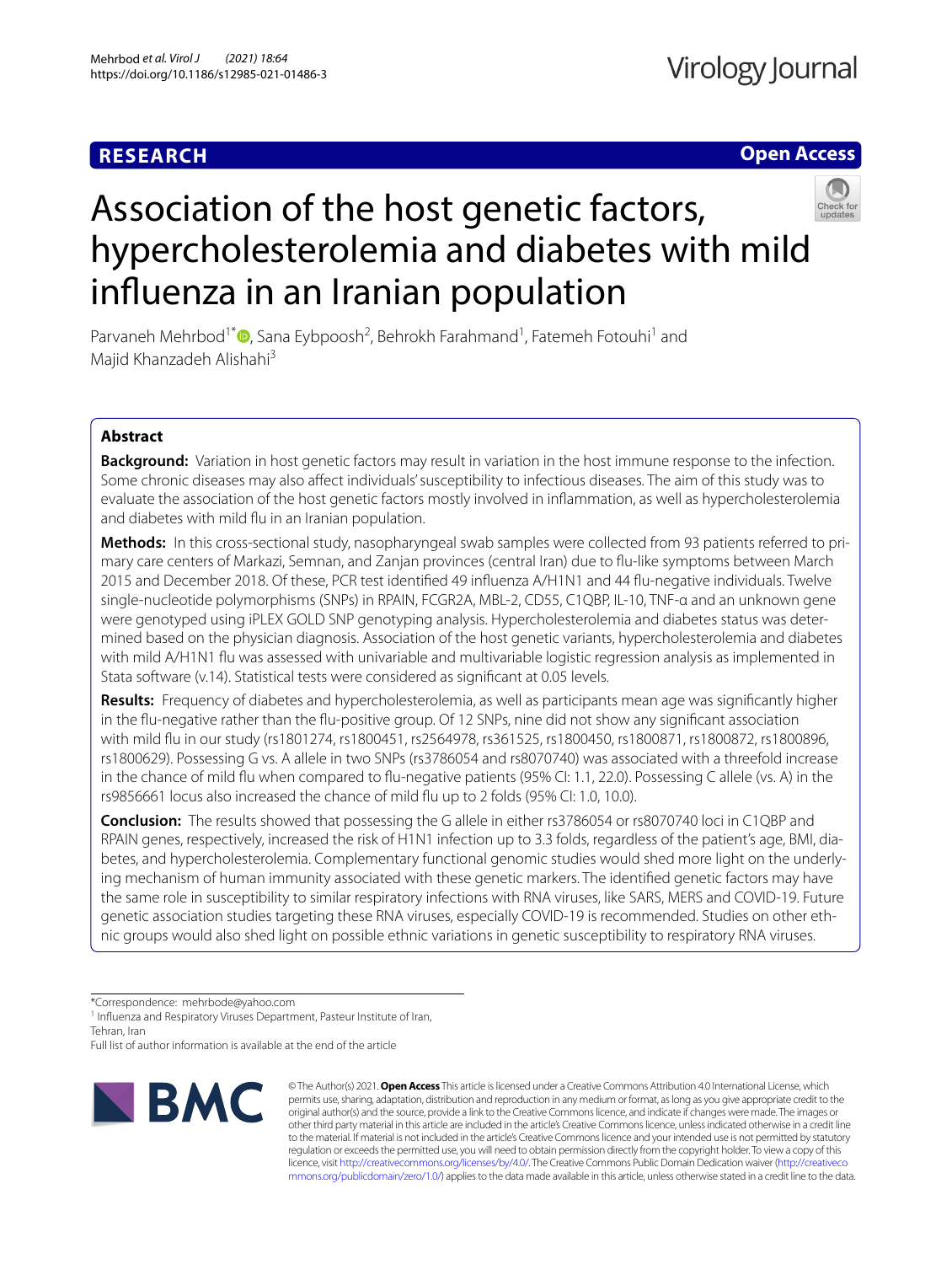#### *Trial registry* IR.PII.REC.1399.063

**Keywords:** Infuenza, Genetic polymorphisms, Hypercholesterolemia, Diabetes, Iran

#### **Background**

Infuenza A virus is one of the most important risk factors for human and animal health leading to severe respiratory infections [[1\]](#page-9-0). New strains cause the epidemics among humans and animals. These viruses use the host cell system for their replication and propagation and afect host cell signaling pathways [\[2](#page-9-1)]. While most of the antiviral studies have focused on the genetic factors of viral agents that determine the severity of infuenza and their impact on host immunity, there is lack of a comprehensive understanding of the host genetics which determine the severity and susceptibility of the respiratory disease  $[3]$  $[3]$ . The family clustering of highly pathogenic infuenza A /H5N1 cases has led to the hypothesis that host genetic plays a key and critical role in the susceptibility to infuenza infection [\[4](#page-9-3)[–6](#page-9-4)].

The severity of the disease is usually associated with the host factors such as age (over 65 years), pregnancy, obesity and underlying diseases including lung, cardiovascular, renal or hepatic disease, chronic metabolic disorders (including diabetes) or immunodefciency diseases [\[7](#page-9-5)]. Underlying diseases such as diabetes and hypercholesterolemia are associated with the highest risk and the most common contributing factors  $[8-10]$  $[8-10]$  $[8-10]$ . Ethnicity has also been identifed as another risk factor for the susceptibility to H1N1 pandemic in multiple populations in the North America and Australia [\[11\]](#page-9-8). A key point for the studies of host innate immunity factors is the observation of increased mortality among young adults and children without pre-identifed risk factors [[12\]](#page-9-9).

It has been shown that host polymorphisms afect the development of certain diseases and disorders by coding altered genes products or altering the transcriptional settings. In order to understand the pathogenicity of infuenza virus, several parameters of both host and virus must be considered. These factors mainly include virus pathogenicity, host acquired immunity and host hereditary factors that have been taken into consideration in determining the severity of the disease, particularly after the 2009 epidemic [[3,](#page-9-2) [13](#page-9-10)].

Several potential genetic polymorphisms have recently been described for the susceptibility to infuenza infection; including genes which encode complement decay-accelerating factor (CD55), complement 1 C1q binding protein (C1QBP), Fc fragment of IgG receptor IIa (FCGR2A), interferon induced transmembrane protein 3 (IFITM3), tumor necrosis factor (TNF), replication protein A interacting protein (RPAIN), lymphotoxin alpha (LTA), and killer-cell inhibitory receptor (KIR)  $[14–18]$  $[14–18]$  $[14–18]$ .

Genetic polymorphisms vary among individuals in different populations and usually include single nucleotide polymorphisms (SNP).

For example, the **IFITM3** restricts the transcription of some viruses, especially those that enter the cell through endocytosis, such as infuenza, HIV, and yellow fever [[19–](#page-9-13)[22\]](#page-9-14). In a study, the C allele frequency of IFITM3 rs12252 was shown high in Han Chinese population  $(MAF=0.528)$  [\[23](#page-9-15)]. This means that IFITM3 gene affects the severity of the disease. The expression of the rare rs12252-C allele in the IFITM3 gene results in a truncated protein that lacks 21 amino acids at the end of the amine, which reduces its impact on infuenza infection control [[23\]](#page-9-15).

In our previous study, we examined rs12252 in the IFITM3 gene in an Iranian population from the selective provinces  $[24]$  $[24]$ . That was the first study to evaluate the association of IFITM3 rs12252 polymorphism with susceptibility to mild infuenza with regards to diabetes, hypercholesterolemia and BMI in an Iranian population. Our results showed a signifcant positive association between mild infuenza and the heterozygote C allele at  $rs12252$  ( $P=0.008$ ), not the homozygote C allele  $(P=0.406)$ . The carriers of the C allele  $(CT+CC)$  genotype) were 5.92 times more at risk of mild infuenza compared to the homozygote T allele  $(P=0.007)$  [\[24](#page-9-16)].

Mannose-Binding Lectin-2 (**MBL-2**) gene is a member of the collagen-containing C-type lectin family. It is part of the innate immune system which is important for complement activation and opsonization [\[25](#page-9-17)]. MBL-2 encodes a calcium-dependent protein that plays an important role in innate immunity. The amount of circulating MBL-2 is mainly due to the single nucleotide polymorphisms occur in exon 1 and the promoter region. Diferent alleles of MBL-2 are associated with suscepti-bility to different infections [\[26](#page-9-18)[–28\]](#page-9-19).

Tumor necrosis factor- α (**TNF-α**) is a potent proinfammatory cytokine that plays role in the pathogenesis and development of various infectious diseases. However, **IL-10** is a potent anti-infammatory cytokine that plays an important role in regulating and reducing the cytotoxic infammatory responses. Several polymorphisms in the promoter regions of these genes have been shown that afect directly the gene transcription and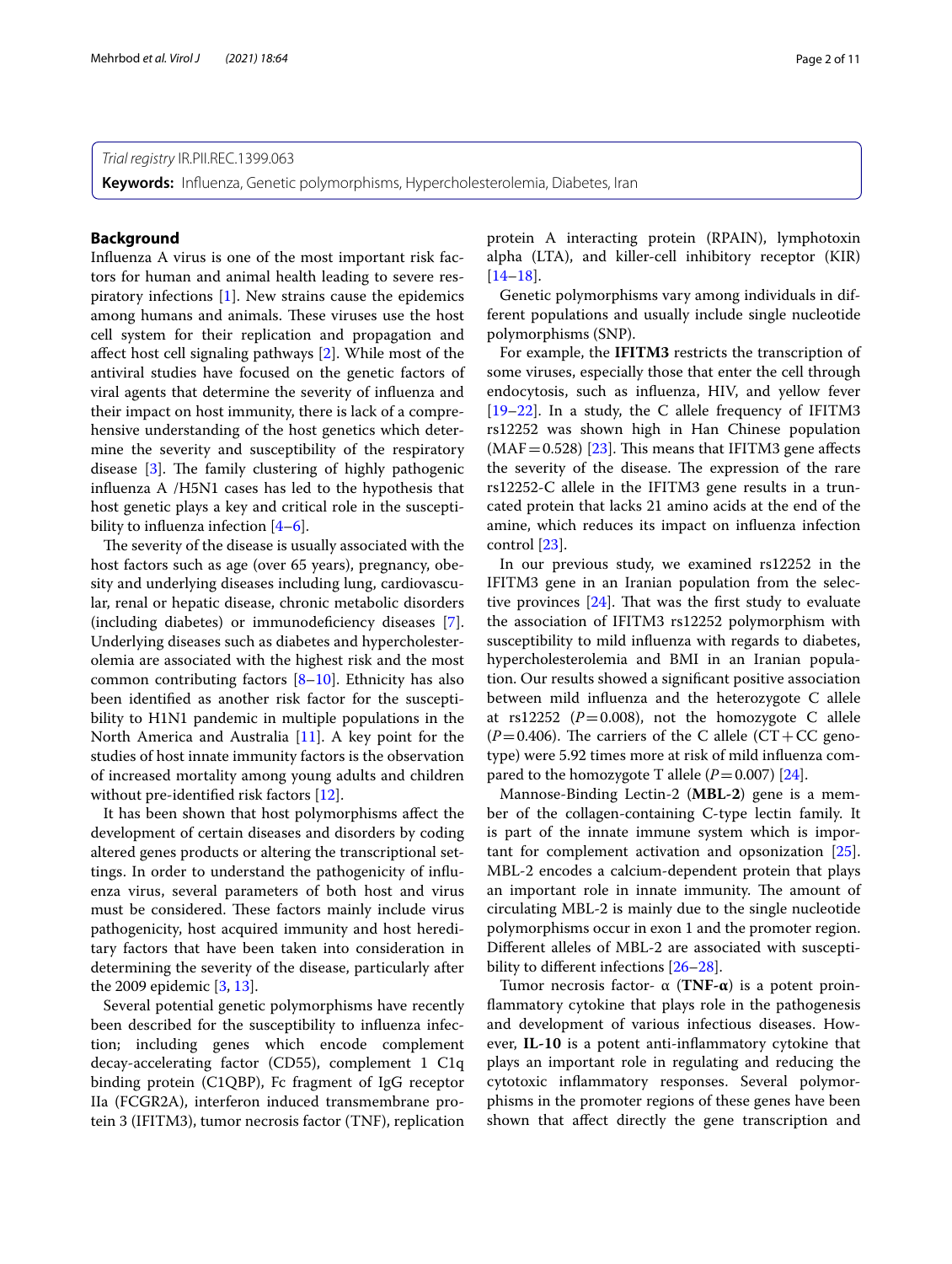are associated with the development and progression of autoimmune and infectious diseases [[29,](#page-9-20) [30](#page-9-21)].

**CD55** or DAF (Decay-Accelerating Factor), encodes a glycoprotein involved in complement cascade regulation and is active in protecting host cells from damage of pathogenic microorganisms [[31\]](#page-9-22). Studies have shown that the T/T genotype in the rs2564978 CD55 gene promoter is associated with severe infuenza A (H1N1) pdm09 [[32\]](#page-9-23).

Two SNPs in the **C1QBP** (rs3786054) and **FCGR2A** (rs1801274) genes have been reported to be associated with the cases of severe infuenza in Mexico in 2009 [\[17](#page-9-24)]. The C1QBP gene encodes a protein that binds to the spherical heads of C1q molecules and activates the classical complement pathway [[17\]](#page-9-24), while FCGR2A encodes a member of the Fc immunoglobulin receptor family which are found on the surface of phagocytic cells such as macrophages and neutrophils. It is involved in the process of phagocytosis and clearance of immune complexes [[33](#page-9-25)].

**RPAIN** encodes a nucleoprotein that is involved in RNA movement and establishment  $[34]$  $[34]$ . The rs8070740 SNP in RPAIN has been shown to afect host immune response, or infuenza A/H1N1 virus replication [[17](#page-9-24)].

A signifcant association was also found between rs9856661 from an **unknown** gene located on chromosome 3 with the incidence of severe pneumonia in the patients with A/H1N1 virus infection [[17](#page-9-24)].

Consequently, based on this background and our previous study fndings, further studies are needed to confrm the earlier fndings and to explore if further SNPs are associated with susceptibility to mild flu in the Iranian population. Identifying genetic markers associated with mild fu can give us hints and indications about the mechanisms of susceptibility and resistance to this virus. Identifying the pathogenic and resistance mechanisms may have applications in drug and vaccine design. Tracking the host genetic factors in susceptibility and resistance to infuenza virus (as a model for the respiratory RNA viruses) may be the basis for understanding the pathogenicity of similar viruses such as coronavirus. Twelve SNPs in 9 genes located on 6 chromosomes with partial global minor allele frequency (GMAF) were selected and analyzed using iPLEX® and MassARRAY® system to genotype the desired alleles.

#### **Methods**

#### **Ethics statement**

The study objectives and processes were explained to all participants. Written informed consent was then obtained from them. The ethics committee of the Pasteur Institute of Iran reviewed and approved the protocol of this study (Ethics code: IR.PII.REC.1395.3).

#### **Participants and sample collection**

Nasopharyngeal swab samples were collected as fuid specimens in Viral Transport Media (VTM). The samples were collected from 93 patients who were suspected to infuenza A/H1N1 and referred to primary care centers of Markazi, Semnan, and Zanjan provinces (central Iran) from March 2015 to December 2018. Infection with infuenza A/H1N1 was confrmed by real-time PCR test. Our exclusion criteria were respiratory comorbidities, immune suppressive drugs consumption, and previous vaccination against infuenza virus [\[24](#page-9-16)]. Based on real-time PCR test results, patients were classifed into influenza A/H1N1 positive (n=49) and negative (n=44) groups. The latter group was considered as having influenza-like illness (ILI).

Participants' age (year), sex, weight (kg), and height (cm) were assessed at the time of their clinic visit. Diabetes (positive/negative) and hypercholesterolemia (positive/negative) status was also determined by the physician. Twelve SNPs in nine genes located on six chromosomes were genotyped. Genetic data of the SNPs analyzed are shown in Table [1.](#page-3-0)

#### **One‑step quantitative real‑time PCR for IAV detection**

Viral RNA was extracted from fuid specimen using High Pure Viral RNA Kit, according to the manufacturer's instructions (Roche, Switzerland). The extracted RNA was re-suspended in 50 μl Elution Bufer and stored at – 80 °C for real-time PCR assay. Primers and probes were designed and synthesized by SinaClon Co. (Iran) based on the latest WHO guideline. Real-time PCR reactions were performed as mentioned before [\[24](#page-9-16)].

## **Genotyping of SNPs**

#### *Human DNA extraction*

All genomic DNA samples were extracted from the specimens using  $DNP^{TM}$  High yield DNA Purification Kit, according to the manufacturer's instructions (Cinnagen, Iran) as stated before [\[24\]](#page-9-16).

#### *IPLEX*® *method and MassARRAY*® *system for genotyping the allelic variants*

The extracted DNA samples were transferred to Inqaba Biotech Co, South Africa, to determine the genotypes of the allelic variants using iPLEX® and MassARRAY® platform (Sequenom MassARRAY® System, San Diego, USA). This SNP genotyping method involves an initial PCR reaction specific to the locus followed by single base extension using mass-modifed primers containing terminal deoxyribonucleotides that binds immediately upstream of the polymorphism site. Using Matrix-Assisted Laser Desorption/Ionization-Time Of Flight (MALDI-TOF) Mass Spectrometry (MS), the specifc mass of the amplifed primer determines the SNP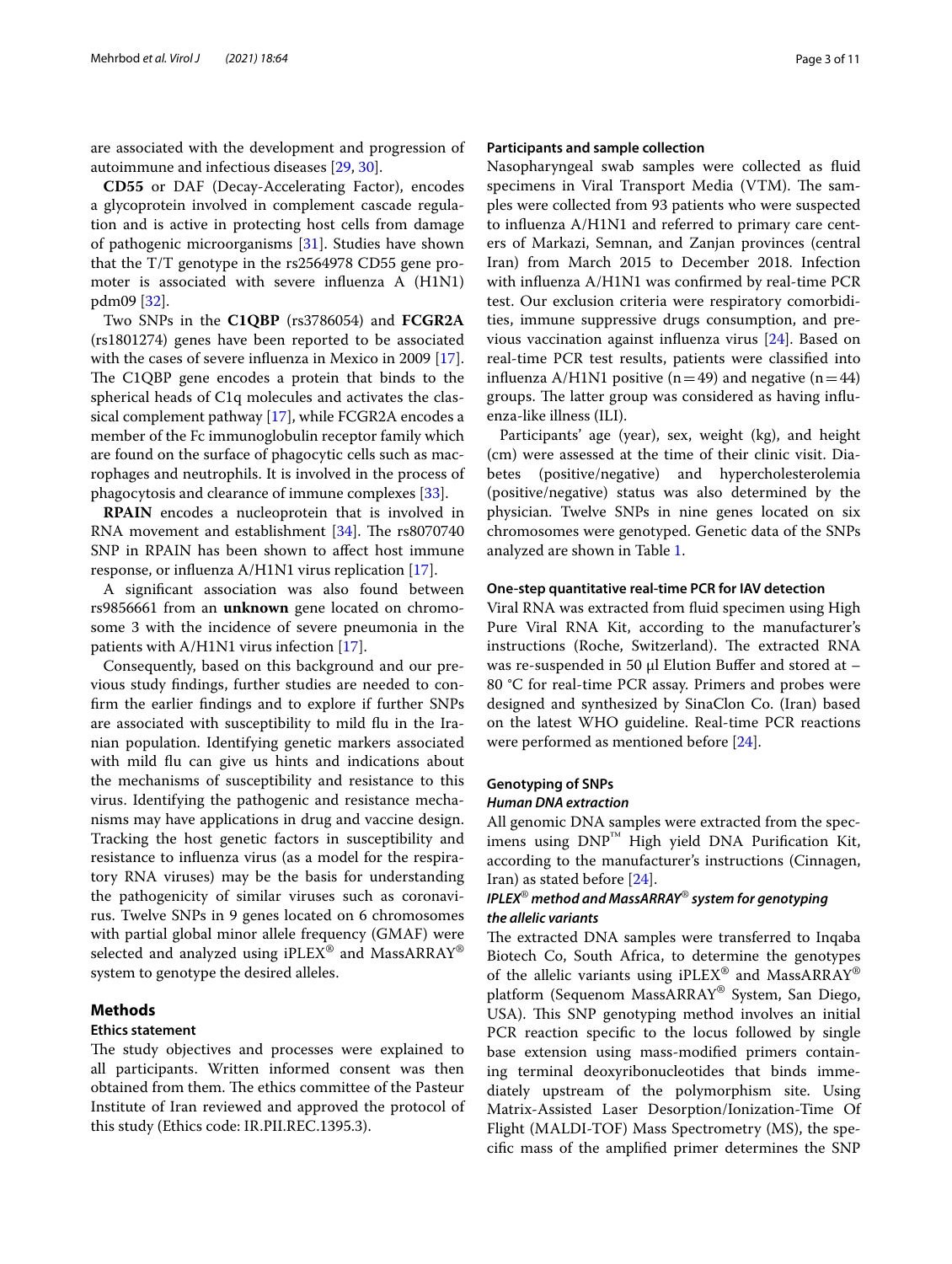| <b>SNP</b> | Chromosome | Gene                | Location                    | Allele        | <b>GMAF</b> |
|------------|------------|---------------------|-----------------------------|---------------|-------------|
| rs8070740  | 17         | <b>RPAIN</b>        | 3'UTR                       | A > G         |             |
| rs1801274  |            | FCGR <sub>2</sub> A | Coding sequence             | A > C / A > G | 0.4302      |
| rs1800451  | 10         | MBL-2               | Coding sequence             | C > T         | 0.05466     |
| rs2564978  |            | CD <sub>55</sub>    | Upstream transcript variant | T > C         | 0.2856      |
| rs9856661  | 3          | Unknown             |                             | A > C         |             |
| rs361525   | 6          | $TNF-\alpha$        | Intron variant              | G > A         |             |
| rs1800450  | 10         | MBL-2               | Missense variant            | C > T         | 0.1212      |
| rs3786054  | 17         | C1QBP               | Intron variant              | G > A         |             |
| rs1800871  |            | $IL-10$             | Intron variant              | A > G         | 0.4086      |
| rs1800872  |            | $IL-10$             | Intron variant              | T > G         | 0.4091      |
| rs1800896  |            | $IL-10$             | Intron variant              | T > C         | 0.3026      |
| rs1800629  | 6          | $TNF-a$             | Upstream transcript variant | G > A         | 0.0955      |

<span id="page-3-0"></span>**Table 1** Genetic data of the SNPs analyzed

UTR: untranslated region; GMAF: Global minor allele frequency

allele. This procedure involves the following steps: Pre-PCR for DNA (5 to 50 ng / $\mu$ l) and oligonucleotides preparation, PCR for target locus amplifcation using designed primers, Post-PCR for purifcation of the reaction with SAP (Shrimp alkaline phosphatase), Single base amplifcation with iPLEX system, Cleaning products with resin, Deployment of amplifed products on SpectroCHIPs, and Products tracking with Mass Spectrometry with appropriate MALDI-TOF matrix  $[35]$  $[35]$ . The specifications of the oligos for iPLEX SNP genotyping are shown in Table [2.](#page-4-0)

#### *Genetic and statistical analysis*

Normality of continuous variables was confrmed by Kolmogorov Smirnoff test. Continuous and categorical data were described by mean $\pm$ SD, and number (percentage), respectively. Distribution of demographic and clinical characteristics was compared between infuenza A/ H1N1 group and the ILI group. Participants' mean age and BMI was compared between both groups using Independent t-test. The two groups were compared regarding their gender, diabetes and hypercholesterolemia status using Pearson's Chi square test.

Genotype frequency of each SNP was compared between infuenza A/H1N1 group and the ILI group using Pearson's Chi square test. Where expected genotype frequencies in more than 20% of the cells were less than fve, Fisher's exact test was used instead. Univariable logistic regression analysis was used to test the size of each genotype crude efect on infuenza A/H1N1. Investigated demographic and clinical characteristics whose distribution difered signifcantly between the two groups were included into a multivariable logistic regression in order to test the adjusted efect of each allele on infuenza A/H1N1.

All statistical tests were two-tailed with a type I error of 0.05. Statistical analyses were performed in Stata software (version 11; Stata Corp, College Station, TX, USA).

#### **Results**

Demographical and clinical characteristics of infuenza A/H1N1 patients and infuenza-like illness (ILI) patients are shown in Table [3](#page-4-1). In both the A/H1N1 and ILI groups, participants were equally of both genders  $(P_{\text{Pearson's chi square}} = 0.460)$ . The mean age of participants in both groups was 45 years. Participants in the ILI group were signifcantly of older ages than the A/H1N1 group (mean age: 56.5 vs. 46.2 years, respectively.  $P_{t-test}=0.05$ ). Mean BMI levels was higher in the A/H1N1 group (mean difference = 2.2  $kg/m2$ ). This association, however, was not statistically significant ( $P_{t-test}=0.09$ ). There was also a statistically signifcant association between diabetes ( $P_{\text{Pearson's chi square}} = 0.001$ ) and hypercholesterolemia  $(P_{\mathrm{Fisher's\ exact\ test}}\!=\!0.03)$  statuses and A/H1N1, in a way that the frequency of these comorbidities was lower in the A/ H1N1 group rather than the ILI group (Table [3\)](#page-4-1).

Logistic regression analysis showed that possessing G/G genotype in the rs3786054 and rs8070740 loci significantly increases the risk of H1N1 infuenza while compared to the A/A genotype in these loci ( $OR_{rs3786054}$ =7.3;  $OR_{rs8070740} = 5.4$ ). The direction of this association was the same for the G/A genotypes, although with smaller magnitude ( $OR_{rs3786054}$  = 2.6 and  $OR_{rs8070740}$  = 1.4); however, these associations were not statistically signifcant (Table  $4$ ). The results of the multivariable logistic regression analysis also showed that possessing the G allele in either rs3786054 or rs8070740 loci, signifcantly increases the risk of H1N1 infuenza up to 3.3 folds, regardless of the patient's age, BMI, diabetes, and hypercholesterolemia (Table [5](#page-6-0)).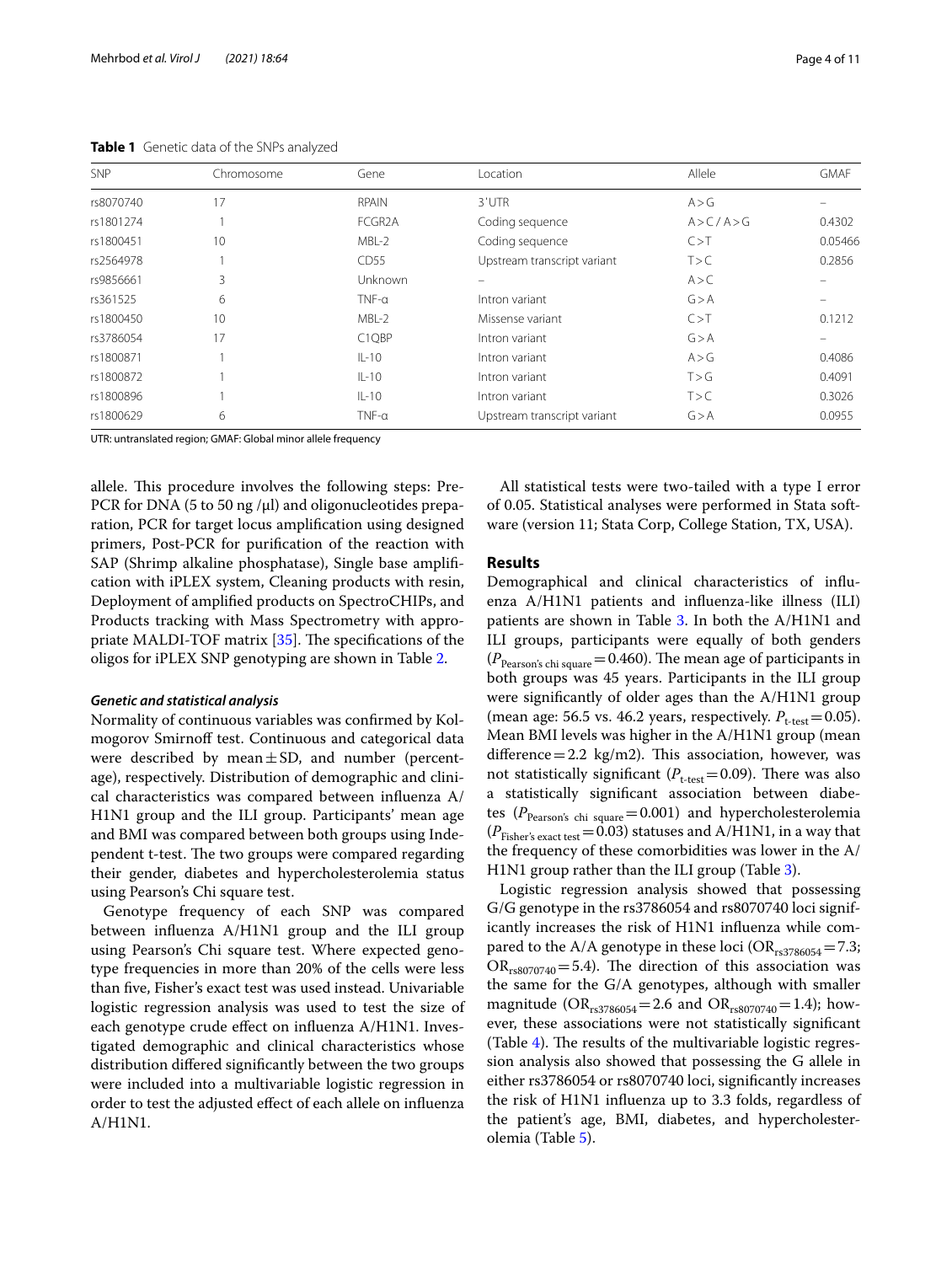<span id="page-4-0"></span>**Table 2** The specifications of the oligos for iPLEX SNP genotyping

| Name of the Oligo | Sequence of Oligo              |
|-------------------|--------------------------------|
| rs8070740 W1 F    | ACGTTGGATGGTCATAAGACCCAGATAGGC |
| rs8070740 W1 R    | ACGTTGGATGCAGACAAACCTAATGCTGCC |
| rs8070740_W1_E    | <b>ATGCTGCCCTGCTA</b>          |
| rs1801274_W1_F    | ACGTTGGATGCTTCCAGAATGGAAAATCCC |
| rs1801274_W1_R    | ACGTTGGATGCTGTGACTGTGGTTTGCTTG |
| rs1801274 W1 E    | AGGTGGGATCCAAA                 |
| rs1800451 W1 F    | ACGTTGGATGAGAACAGCCCAACACGTACC |
| rs1800451_W1_R    | ACGTTGGATGAGTGATTGCCTGTAGCTCTC |
| rs1800450_W1_E    | agAAGATGGGCGTGATG              |
| rs1800451_W1_F    | ACGTTGGATGAGAACAGCCCAACACGTACC |
| rs1800451_W1_R    | ACGTTGGATGAGTGATTGCCTGTAGCTCTC |
| rs1800451_W1_E    | <b>TGGTTCCCCCTTTTCT</b>        |
| rs2564978 W1 F    | ACGTTGGATGGAACAATGTTCACTCCCTAC |
| rs2564978_W1_R    | ACGTTGGATGCGTCATCTCCTAGAACACTC |
| rs2564978_W1_E    | <b>ACTCCCTACTGTGTTA</b>        |
| rs9856661_W1_F    | ACGTTGGATGTGCCAGCTTAGAAAACCTCC |
| rs9856661_W1_R    | ACGTTGGATGACCCACAGTGAACCTACAGA |
| rs9856661_W1_E    | <b>TGCATGGCAGAGGGCT</b>        |
| rs361525_W1_F     | ACGTTGGATGGGATTTGGTGGGCAAAAGTC |
| rs361525_W1_R     | ACGTTGGATGAGATGTCAAACAGGGACTGC |
| rs361525_W1_E     | <b>GGACTGCAAATTTCACA</b>       |
| rs3786054 W1 F    | ACGTTGGATGTATGCAACTCTGGCAGGCAC |
| rs3786054_W1_R    | ACGTTGGATGTCTCTTGACCTCGTGATCTG |
| rs3786054_W1_E    | aggCCATTCCACACAAGA             |
| rs1800871_W1_F    | ACGTTGGATGATGCTAGTCAGGTAGTGCTC |
| rs1800871_W1_R    | ACGTTGGATGGGTGTACCCTTGTACAGGTG |
| rs1800871_W1_E    | CTTGTACAGGTGATGTAA             |
| rs1800872_W1_F    | ACGTTGGATGTCCTCAAAGTTCCCAAGCAG |
| rs1800872_W1_R    | ACGTTGGATGAAAGGAGCCTGGAACACATC |
| rs1800872_W1_E    | <b>ccctACTGGCTTCCTACAG</b>     |
| rs1800896_W1_F    | ACGTTGGATGATTCCATGGAGGCTGGATAG |
| rs1800896_W1_R    | ACGTTGGATGGACAACACTACTAAGGCTTC |
| rs1800896 W1 E    | tgACCTATCCCTACTTCCCC           |
| rs1800629 W1 F    | ACGTTGGATGGGAGGCAATAGGTTTTGAGG |
| rs1800629_W1_R    | ACGTTGGATGCTGATTTGTGTGTAGGACCC |
| rs1800629_W1_E    | cgGGAGGCTGAACCCCGTCC           |

The crude effect of rs9856661 genotypes on the H1N1 infuenza risk was not statistically signifcant, probably due to small number of observations within each genotype category. The allelic OR, however, showed that possessing the A allele (rather than the C allele) signifcantly increased the risk of H1N1 infuenza up to two folds both in the crude analysis and after adjustment for the abovementioned demographics and comorbidities (Table [5](#page-6-0)). The association of other SNPs with H1N1 influenza was

Characteristics Groups Infuenza A/H1N1 ILI *P* value *Sex* Male 26 (53.1) 20 (45.5) 0.463<sup>§</sup> Female 23 (46.9) 24 (54.5) *Age* (Year)  $Mean \pm SD$  46.2 $\pm$ 22.5 56.5 $\pm$ 23.7 0.05<sup>\*</sup><br>
45 21 (42.9) 10 (22.7) – 21 (42.9) 45–64 7 (14.2) 12 (27.3)  $\geq 65$  21 (42.9) 22 (50.0)  $BMI_{Mean + SD}$  26.4 ± 1.1 24.2 ± 0.7 0.09\* *Diabetes* Negative 42 (85.7) 24 (54.5) 0.001<sup>§</sup> Positive 7 (14.3) 20 (45.5) *Hypercholesterolemia* Negative  $46 (93.9)$   $34 (77.3)$   $0.03<sup>r</sup>$ Positive 3 (6.1) 10 (22.7)

\*Independent t-test

§ Pearson's chi square test

¤ Fisher's exact test

not statistically signifcant either in crude or adjusted analyses (Tables  $4 \& 5$  $4 \& 5$ ).

#### **Discussion**

In the present study, we investigated the genetic susceptibility of the host to infuenza virus infection by incorporating hypercholesterolemia and diabetes factors. The alleles and their genotypes were examined to determine whether the polymorphisms of the studied genes are associated with the susceptibility to infuenza virus in this population with a preference for hypercholesterolemia and diabetes. Host and pathogen genetic determinants are important to evaluate pathogenesis of infectious disease. Several polymorphisms which have been known for the susceptibility to infuenza infection include CD55, C1QBP, FCGR2A, IFITM3, TNF, RPAIN, LTA and KIR  $[14-18]$  $[14-18]$  $[14-18]$ . The protein products of the tested SNPs were reported to be associated with infammatory reactions [[36\]](#page-10-2).

In this study, we examined a wide range of human genetic variants in diferent genes involved in immune response against viral infection in order to explore their potential association with mild infuenza in human. Mild infuenza causes mild respiratory infection, pulmonary dysfunction and clinical manifestation. It can resolve on its own without signifcant symptoms and without need for hospitalization. From 12 studied SNPs that are

<span id="page-4-1"></span>**Table 3** Demographical and clinical characteristics of infuenza A/H1N1 patients and infuenza-like illness (ILI) patients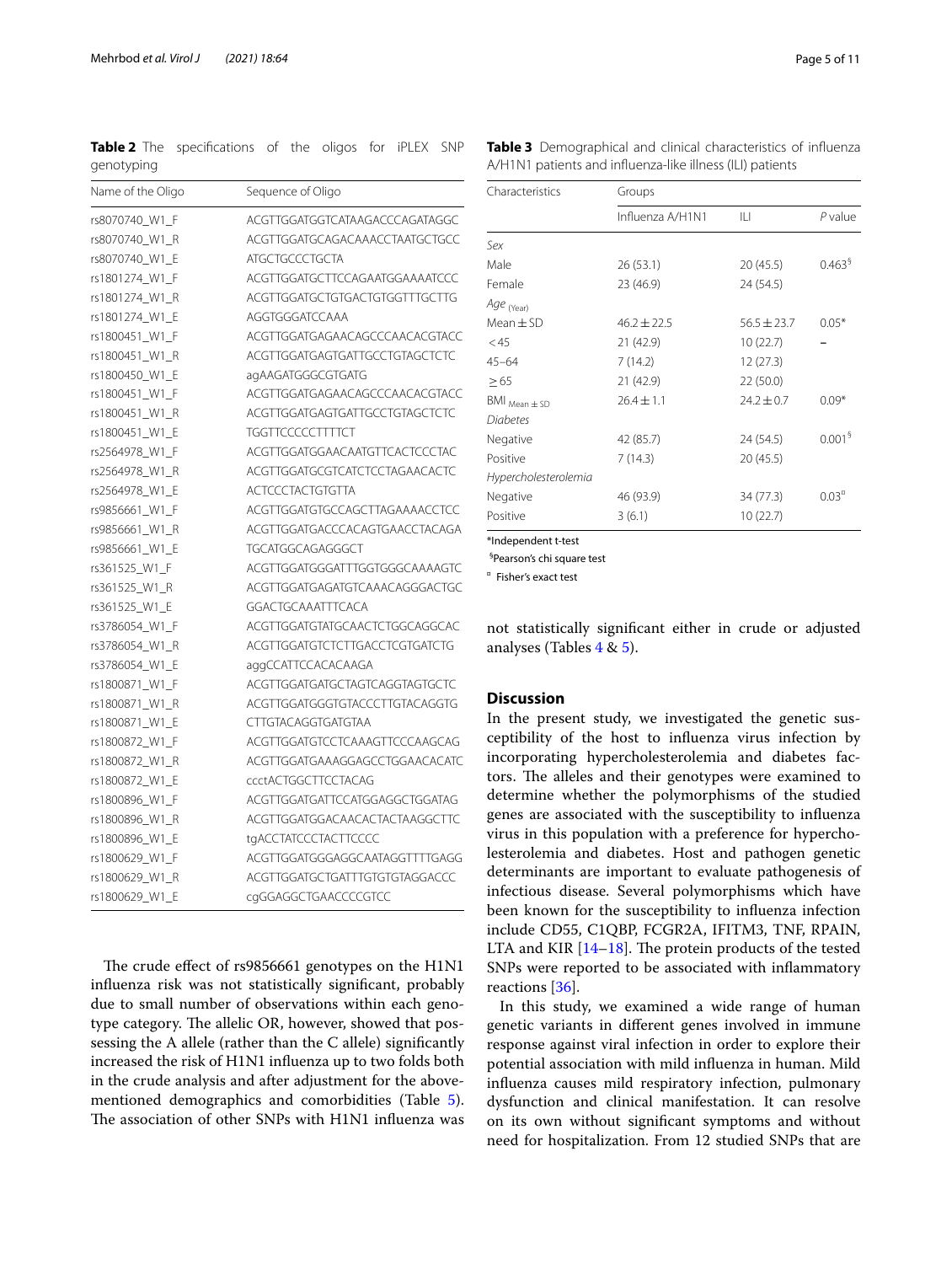| Gene and genotype | Groups     |                           | $\mathsf P$ | Crude OR <sup>§</sup>    | 95% CI                   |
|-------------------|------------|---------------------------|-------------|--------------------------|--------------------------|
|                   | Ш<br>n (%) | Influenza A/H1N1<br>n (%) |             |                          |                          |
| rs1800450*        |            |                           |             |                          |                          |
| $\subset \subset$ | 33 (84.6)  | 40 (88.9)                 | 0.734       | 1                        | $\overline{\phantom{0}}$ |
| TT                | 1(2.6)     | 0(0)                      |             | -                        |                          |
| TC                | 5(12.8)    | 5(11.1)                   |             | 0.8                      | 0.2, 3.1                 |
| rs1800451*        |            |                           |             |                          |                          |
| $\sf CC$          | 38 (97.4)  | 45 (100)                  | 0.464       | $\overline{\phantom{0}}$ | -                        |
| CT                | 1(2.6)     | 0(0)                      |             | -                        |                          |
| rs1800629*        |            |                           |             |                          |                          |
| GG                | 36 (85.7)  | 39 (84.8)                 | 0.268       | 1                        |                          |
| AA                | 2(4.8)     | 0(0)                      |             | -                        |                          |
| GA                | 4(9.5)     | 7(15.2)                   |             | 1.6                      | 0.4, 6.0                 |
| rs1800871         |            |                           |             |                          |                          |
| GG                | 17 (43.6)  | 19 (44.2)                 | 0.425       | 1                        | $\overline{\phantom{a}}$ |
| AA                | 2(5.1)     | 6(14.0)                   |             | 2.7                      | 0.5, 15.1                |
| GA                | 20(51.3)   | 18 (41.8)                 |             | 0.8                      | 0.3, 2.0                 |
| rs1800872         |            |                           |             |                          |                          |
| GG                | 18 (45.0)  | 18 (47.4)                 | 0.616       | 1                        | $\qquad \qquad -$        |
| TT                | 2(5.0)     | 4(10.5)                   |             | 2.0                      | 0.3, 12.3                |
| GT                | 20 (50.0)  | 16(42.1)                  |             | 0.8                      | 0.3, 2.0                 |
| rs1800896         |            |                           |             |                          |                          |
| $\subset \subset$ | 2(5.3)     | 4(9.8)                    | 0.832       | 1                        | $\qquad \qquad -$        |
| TT.               | 20 (52.6)  | 20 (48.8)                 |             | 0.5                      | 0.1, 3.1                 |
| CT                | 16(42.1)   | 17(41.5)                  |             | 0.5                      | 0.1, 3.3                 |
| rs1801274         |            |                           |             |                          |                          |
| GG                | 5(12.2)    | 9(22.0)                   | 0.056       | 1                        | $\qquad \qquad -$        |
| AA                | 12 (29.3)  | 19 (46.3)                 |             | 0.9                      | 0.2, 3.3                 |
| GA                | 24 (58.5)  | 13 (31.7)                 |             | 0.3                      | 0.1, 1.1                 |
| rs2564978         |            |                           |             |                          |                          |
| $\subset \subset$ | 25 (65.8)  | 29 (69.1)                 | 0.938       | 1                        | $\qquad \qquad -$        |
| TT                | 3(7.9)     | 4(9.5)                    |             | 1.2                      | 0.2, 5.6                 |
| CT                | 10(26.3)   | 9(21.4)                   |             | 0.8                      | 0.3, 2.2                 |
| rs361525          |            |                           |             |                          |                          |
| GG                | 8(20.5)    | 10(23.8)                  | 0.681       | 1                        | $\qquad \qquad -$        |
| AA                | 14 (35.9)  | 11(26.2)                  |             | 0.6                      | 0.2, 2.1                 |
| GA                | 17 (43.6)  | 21 (50.0)                 |             | $1.0\,$                  | 0.3, 3.1                 |
| rs3786054         |            |                           |             |                          |                          |
| AA                | 7(23.3)    | 2(5.9)                    | 0.027       | $\mathbf{1}$             | $\overline{\phantom{0}}$ |
| GG                | 11 (36.7)  | 23 (67.7)                 |             | 7.3                      | 1.3, 41.1                |
| $\mathsf{AG}$     | 12 (40.0)  | 9(26.5)                   |             | $2.6\,$                  | 0.4, 15.8                |
| rs8070740         |            |                           |             |                          |                          |
| AA                | 13 (31.7)  | 28 (65.1)                 | 0.007       | 1                        | $\qquad \qquad -$        |
| GG                | 10 (24.4)  | 4(9.3)                    |             | 5.4                      | 1.4, 20.4                |
| GA                | 18 (43.9)  | 11(25.6)                  |             | 1.5                      | 0.4, 6.1                 |
| rs9856661         |            |                           |             |                          |                          |
| $\subset\subset$  | 5(12.5)    | 4(9.8)                    | 0.272       | 1                        | $\qquad \qquad -$        |
| AA                | 19 (47.5)  | 27 (65.8)                 |             | 1.8                      | 0.4, 7.5                 |
| CA                | 16 (40.0)  | 10 (24.4)                 |             | $0.8\,$                  | 0.2, 3.6                 |

## <span id="page-5-0"></span>**Table 4** Frequency of 12 SNPs and their association with infuenza A/H1N1 infection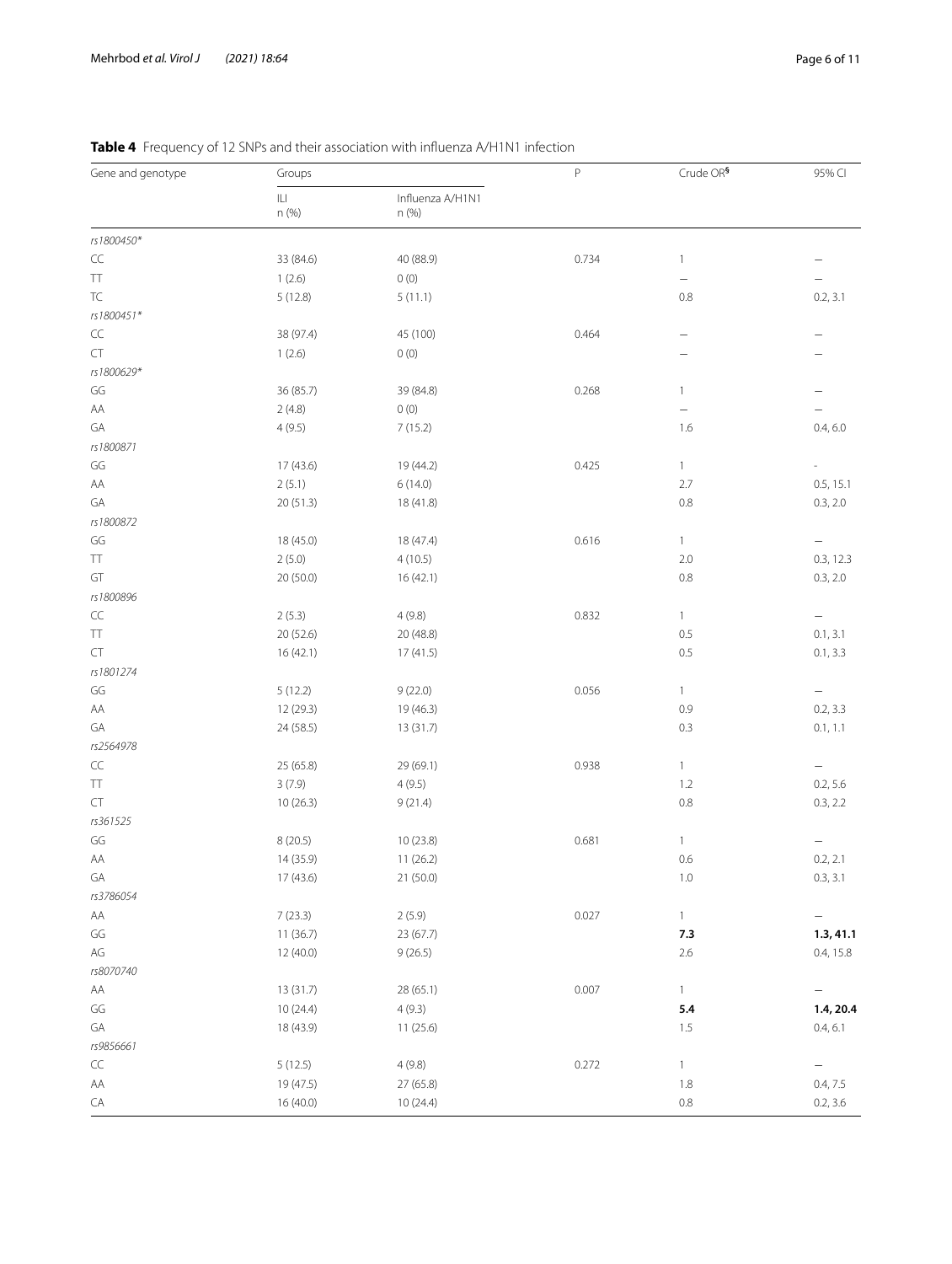#### **Table 4** (continued)

\*Odds ratio has not been estimated for the genotypes with zero observations

§ Signifcant odds ratios (ie., *P* < 0.05) are bolded (*P*rs 3786054: 0.0140; *P*rs 8070740: 0.0093). ILI: infuenza like illness; OR: odds ratio

<span id="page-6-0"></span>**Table 5** Crude and adjusted allelic risk of influenza A/H1N1 infection in relation to alleles of polymorphisms studied

| Gene and<br>genotype* | Crude OR <sup>¤</sup> | 95% CI          | Adjusted OR <sup>§¤</sup> | 95% CI    |
|-----------------------|-----------------------|-----------------|---------------------------|-----------|
| rs1800450 (/C)        |                       |                 |                           |           |
| T                     | 0.7                   | 0.2, 2.5        | 0.9                       | 0.1, 6.0  |
| rs1800629 (/G)        |                       |                 |                           |           |
| A                     | 1.1                   | 0.3, 3.5        | 1.1                       | 0.1, 8.5  |
| rs1800871 (/A)        |                       |                 |                           |           |
| G                     | 1.0                   | 0.4, 2.5        | 1.1                       | 0.3, 4.1  |
| rs1800872 (/G)        |                       |                 |                           |           |
| T                     | 0.9                   | 0.4, 2.2        | 1.0                       | 0.3, 3.7  |
| rs1800896 (/T)        |                       |                 |                           |           |
| C                     | 1.2                   | 0.5, 2.8        | 2.5                       | 0.6, 9.4  |
| rs1801274 (/G)        |                       |                 |                           |           |
| A<br>rs2564978 (/C)   | 2.1                   | 0.8, 5.2        | 1.5                       | 0.4, 6.7  |
| T                     | 0.9                   | 0.3, 2.2        | 0.4                       | 0.1, 1.6  |
| rs361525 (/A)         |                       |                 |                           |           |
| G                     | 1.6                   | 0.6, 4.1        | 1.9                       | 0.4, 8.6  |
| rs3786054 (/A)        |                       |                 |                           |           |
| G                     | 3.3                   | $1.3, 11.1$ 3.3 |                           | 1.1, 22.0 |
| rs8070740 (/A)        |                       |                 |                           |           |
| G                     | 3.3                   | 1.7, 10         | 3.3                       | 1.1, 14.3 |
| rs9856661 (/A)        |                       |                 |                           |           |
| C                     | 2.0                   | 1.1, 5.0        | 2.0                       | 1.0, 10.0 |

\*Allele frequencies have been considered for defning the baseline category in the logistic regression analysis. In fact, the alleles with higher frequency were considered as the baseline category in the logistic regression

Significant odds ratios (ie.,  $P < 0.05$ ) are bolded

§ The odds ratios are adjusted for the confounding efect of age, body mass index, diabetes (positive/negative), and hypercholesterolemia (positive/ negative). OR: odds ratio

believed to be associated with immune response against viral infection, nine (rs1800450, rs1800629, rs1800871, rs1800872, rs1800896, rs1801274, rs1801274, rs2564978, rs361525) did not show any signifcant association with mild flu in our study. Three SNPs (rs3786054, rs8070740, rs9856661), however, revealed evidence on such associations. Possessing G allele (vs. A) in rs3786054 and rs8070740 loci is associated with a threefold increase in the chance of mild fu when compared to ILI patients. Possessing C allele (vs. A) in the rs9856661 locus also increases the chance of mild flu up to 2 folds.

In regards to **IFITM3**, Zhang et al*.,* estimated that patients carrying the CC genotype in their rs12252 IFITM3 were six times more at risk of severe infection than those with the CT and TT genotypes. Higher levels of the CC allele in the Han Chinese population than in White population may put the Chinese at higher risk for developing severe illness following infuenza virus infection. IFITM3 may also play an important role in virus replication and proliferation after initial infection [[23\]](#page-9-15). Recently, with extensive analysis, the close association of the rs12252-C allele with infuenza susceptibility has been demonstrated in two Han Chinese and English whites populations [[37\]](#page-10-3). However, in some populations such as Caucasian ( $MAF=0.041$ ) [\[23](#page-9-15)] and infants and children populations [\[38](#page-10-4)], little correlation was found between this allele and susceptibility to infuenza. Zhang et al*.,* in 2013 demonstrated the association of the C allele at rs12252 in the IFITM3 gene in diferent populations of Chinese, Japanese, Northern European and English with the 2009 pandemic influenza [\[23](#page-9-15)]. In a recent review study, the efect of rs12252 in IFITM3 gene on infuenza infection was investigated demographically [\[39](#page-10-5)]. In our previous study on IFITM3, BMI, diabetes, and hypercholesterolemia in an Iranian population, no association was found between mild infuenza and the homozygote allele rs12252 C and these underlying factors. The carriers of the C allele were more at risk of mild infuenza compared to the homozygote T allele [[24](#page-9-16)].

**TNF-α** functions in homeostasis and disease pathogenesis. It induces pathogenic epigenetic modifcations and promotes enhanced infammatory responses even to minor environmental challenges [\[40](#page-10-6)]. **IL-10** plays pleiotropic role in immunoregulation and infammation. It can block NF-kB activity and is involved in the regulation of the JAK-STAT signaling pathway. Mutations in this gene have been shown to be associated with the increased susceptibility to HIV-1 infection [provided by RefSeq, May 2020]. This cytokine selectively impacts the expression of Th17-associated cytokines during influenza infection [[41\]](#page-10-7). IL-10 can impair T cell priming in the early stages of adaptive immunity, a mechanism that viruses use to promote their persistence by infecting antigen presenting cells (APCs). IL-10 efects are more subtle in the immune response during acute infections [[42\]](#page-10-8).

The **TNF** polymorphisms were shown to be associated with risk of infection by infuenza A/H1N1 virus during the pandemic in Mexico in 2009. Carriers of the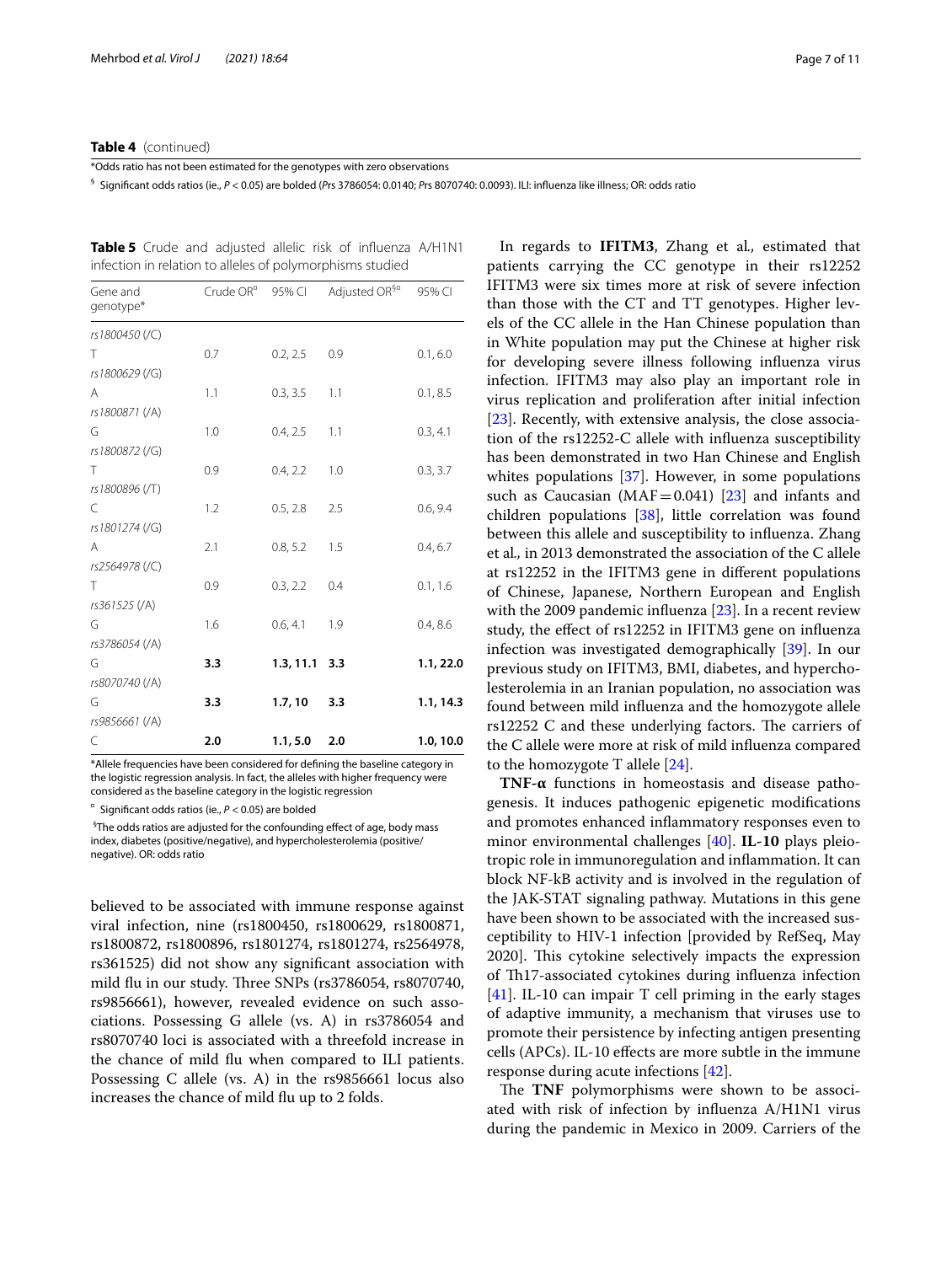rs1800629 G/A genotype were associated with high lev-els of blood urea nitrogen [[18\]](#page-9-12). The role of rs361525 of TNF-α gene located on the short arm of chromosome 6 in the course of infection with 2009 H1N1 infuenza virus was confrmed [\[14\]](#page-9-11). TNF-α rs361525 G/A genotype was associated with an increased risk of disease severity. TNF-α rs1800629 G/G genotype and **IL-10** rs1800872 and rs1800896 were also associated with increased disease severity [[43](#page-10-9)].

Genotype G/G and G/T of IL-10 rs1800872 were associated with increased risk of infection with infuenza A/ H3N2 virus. This might be due to anti-inflammatory nature of IL-10 that prevents NK and T cell activities to afect the strong infammatory action after frst infection [[44\]](#page-10-10). In the study by Keshavarz et al., the frequencies of IL-10 rs1800872 and IL-28 rs8099917 were shown not to be associated with infuenza disease [\[45](#page-10-11)] which was in accordance with our results.

The IL-10 rs1800872 is related to increased intensity of autoimmune and infectious diseases which can control the transcription and expression of IL-10  $[46]$ . The same polymorphism was investigated by Ferdinand et al. They studied the frequency of TNF and MBL SNPs, located on the chromosomes 6 and 10, respectively, in children and adolescents with fatal infuenza infection and compared the outcome with the control group. They reported that infuenza cases leading to death with concomitant methicillin-resistant Staphylococcus aureus (MRSA) infection had a higher incidence of low-production MBL2 genotype compared to the cases of death without MRSA co-infection [[47](#page-10-13)]. A study conducted on 246 patients infected with A/H1N1pdm09 virus in India, suggested that SNPs in the IL-10 and TNF- $α$  genes might be associated with disease severity in infuenza A/H1N1pdm09 infected patients. In this study, TNF-α rs1800629, IL-10 rs1800872, IL-10 rs1800896 were genotyped by PCR along with other genotypes. TNF-α rs1800629 G/A genotype showed signifcantly higher frequency in severe cases compared to the mild cases. IL-10 rs1800896 G allele, in dominant mode, was signifcantly negatively associated with the disease severity. IL-10 rs1800896 C/A genotype was signifcantly associated with fatality in infuenza A/H1N1pdm09 infections [\[48](#page-10-14)], however, in our study we could not fnd any association of these SNPS with infuenza infection.

**MBL-2** gene diferent alleles are associated with susceptibility to diferent infections [\[26](#page-9-18)[–28\]](#page-9-19).

This gene encodes the soluble mannose-binding lectin which belongs to the collectin family and is considered as an important element in the innate immune system. This protein binds to mannose and N-acetylglucosamine on diferent microorganisms and viruses including infuenza virus, HIV and SARS-CoV. This binding activates the

classical complement pathway [provided by RefSeq, Jun 2020].

Codon 54 of this gene is more prevalent in White population than codons 52 and 57. Individuals with A allele in codon 54 have lower levels of MBL-2 protein compared to those carrying codon 52. This MBL-2 protein is disabled for classical complement activation [[49\]](#page-10-15). Among the polymorphisms of this gene, codon 54 is associated with susceptibility to infection [[50](#page-10-16), [51](#page-10-17)]. Recently, in the evaluation of MBL gene variants in pediatric infuenza-related illness, MBL defciency was suggested as no serious risk factor for very severe infuenza infection in children and adolescents [\[52](#page-10-18)].

In a matched case–control study conducted in Brazil, the association between MBL2, CLEC5A, ITGB3 and CCR5 genes and dengue severity was investigated in children. They found no association in single SNP analysis. However, the allele rs7095891G/rs1800450C/ rs1800451C/ rs4935047A/ rs930509G/ rs2120131G/ rs2099902C were signifcantly associated to the risk of severe dengue when MBL2 SNPs were combined in haplotypes [[53\]](#page-10-19), however, in our study we could not fnd any association of rs1800450 and rs1800451 SNPs with infuenza infection.

**FCGR** is a glycoprotein which binds to the Fc region of IgG and activates immune response to control pathogens [[54\]](#page-10-20). FCGR2A is one of the five genes located on chromosome 1, which encode receptors with low affinity for this glycoprotein. The activation or inhibition of these recep-tors regulates the local inflammatory response [[55\]](#page-10-21). This gene encodes a cell surface receptor found on phagocytic cells such as macrophages and neutrophils, and is involved in the process of phagocytosis and clearing of immune complexes [provided by RefSeq, Oct 2008].

The genetic variant of the IgG Fc receptor at position 131 has been shown to be associated with susceptibility to inflammatory and infectious diseases like Kawasaki disease [\[56\]](#page-10-22) and pneumococcal diseases [[57](#page-10-23)]. Researchers studied the rs1801274 variant of the FCGR2A gene and concluded that this variant may be related to greater susceptibility to severe forms of flu [[17](#page-9-24)]. Maestri and colleagues investigated this SNP for His131Arg substitution in Brazilian admixed population diagnosed with H1N1 pdm09 infection. They detected no association of rs1801274 polymorphism with severe disease in this population  $[15]$  $[15]$  $[15]$ . In the study on the patients from northern Greece suffered from influenza A(H1N1)pdm09 disease, no significant difference was either detected for FCGR2A genotypes neither with fatality nor disease severity [[58\]](#page-10-24) which was in line with our study outcome. However, this study found relationship between rare T/T genotype of **CD55** rs2564978 and rare A/A genotype of **C1QBP**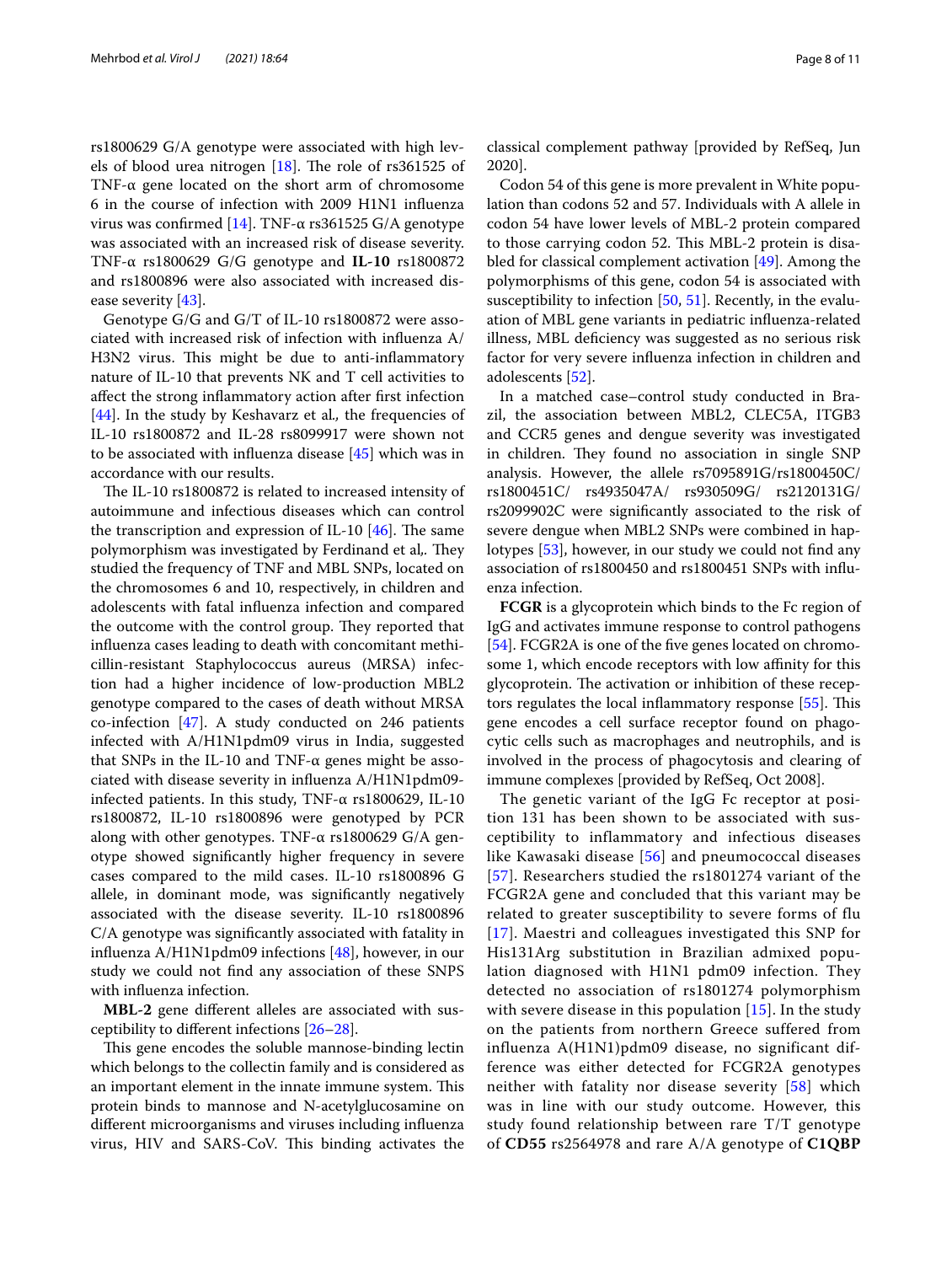rs3786054 with increased death risk but not with dis-ease severity [[58\]](#page-10-24).

CD55 may play an important role in the presentation of disease. It functions to protect the host cells from complement attack and inhibits the complement cascade. The high expression level of CD55 in human lung may refect its critical role to prevent lung from complement-mediated tissue damage as a result of longterm evolutionary pressure [[16\]](#page-9-27).

C1QBP inhibits the complement activation [\[59\]](#page-10-25). It was shown to be involved in HIV-1 replication, probably by contributing to splicing of viral RNA [[60\]](#page-10-26).

Carriers of T/T rs2564978 genotype in CD55 gene in Chinese population have been shown to be signifcantly associated with severe H1N1 infection [[16\]](#page-9-27). Studies have shown that patients with T/T genotype at rs2564978 in **CD55** gene contained lower levels of CD55 in peripheral blood mononuclear cells compared to the patients with the C/C and C/T genotypes which cannot regulate complement cascade  $[32]$  $[32]$ . The association between IFITM3 rs12252, and CD55 rs2564978 SNPs and infuenza H7N9/H1N1 pdm09 clinical outcomes was examined in Chinese population. The overexpression of homozygote CC genotype at rs12252 in IFITM3 among fatal cases was detected and CD55 TT genotype at rs2564978 was linked to severity of the disease  $[61]$  $[61]$ . The CD55 rs2564978 SNP did not show signifcant association with infuenza in our study but C1QBP rs3786054 G allele (vs. A) showed association with a threefold increase in the chance of mild fu.

In regards to rs8070740 and rs9856661 at **RPAIN** and **unknown genes**, respectively, it was suggested that these genes polymorphisms might impact the susceptibility to severe pneumonia in A/H1N1 infection [[17](#page-9-24)].

RPAIN in short name; hRIP, mediates the import of replication protein A (RPA) complex into the nucleus, possibly via interaction with importin beta. The isoform 2 of this gene is sumoylated by ubiquitin-like protein and mediates the localization of RPA complex into the nucleus, thereby participating in DNA metabolism [[62](#page-10-28)].

Our study confrmed these results as rs9856661C allele increased the chance of mild fu up to 2 folds in Iranian population.

Our study has notable strengths, including: a) novel method of genotyping; b) study on the Iranian ethnicity for these SNPs for the frst time; and c) high number of SNPs analyzed in a single study. In spite of the value of the frst genetic association study of its kind in Iran, this study has a number of limitations, particularly its small sample size. Further studies on larger sample sizes will be warranted.

#### **Conclusion**

The results showed that possessing the G allele in either rs3786054 or rs8070740 loci in C1QBP and RPAIN genes, respectively, increased the risk of H1N1 infection up to 3.3 folds, regardless of the patient's age, BMI, diabetes, and hypercholesterolemia. Future functional genomic studies on identifed genetic markers may provide clues to the molecular targets that can be used for therapies, as well as efective vaccines. Given multiple factors such as vaccination, virus subtype and host genetic factor play role in the immune response against infuenza, systems biology methods are needed to illuminate the interaction between these factors and their role in susceptibility to influenza. The identifed genetic and clinical factors may also be associated with susceptibility to other respiratory RNA viruses, like Severe Acute Respiratory Syndrome (SARS), Middle East Respiratory Syndrome (MERS) and COVID-19. Future genetic association studies targeting these RNA viruses, especially COVID-19 is recommended to provide better understanding of host the immune response against the virus  $[63, 64]$  $[63, 64]$  $[63, 64]$  $[63, 64]$  $[63, 64]$ . A better understanding of the biological pathways leading to severe viral disease can be helpful for more efective treatments. New discoveries may generate hypotheses for drug repurposing and may estimate the country's need for vaccine design and production. Also, studies on other ethnic groups would also shed the light on possible ethnic variations in genetic susceptibility to respiratory RNA viruses.

#### **Abbreviations**

APCs: Antigen presenting cells; C1QBP: Complement 1 C1q binding protein; CD55: Complement decay-accelerating factor; DAF: Decay-accelerating factor; FCGR2A: Fc fragment of IgG receptor IIa; GMAF: Global minor allele frequency; IAV: Infuenza A virus; IFITM3: Interferon induced transmembrane protein 3; ILI: Infuenza like illness; KIR: Killer-cell inhibitory receptor; LTA: Lymphotoxin alpha; MALDI-TOF: Matrix-assisted laser desorption/ionization-time of fight; MBL-2: Mannose-binding Lectin-2; MS: Mass spectrometry; OR: Odds ratio; RPA: Replication protein A; RPAIN: Replication protein A interacting protein; SAP: Shrimp alkaline phosphatase; SNP: Single nucleotide polymorphism; TNF: Tumor necrosis factor; UTR: Untranslated region; VTM: Viral transport media.

#### **Acknowledgements**

The authors would like to thank Inqaba Biotech Co., South Africa for their cooperation in SNP genotyping using iPLEX GOLD SNP genotyping platform.

#### **Authors' contributions**

Conceived and designed the experiments: PM; performed the experiments: PM; Analyzed the data: SE, PM; Contributed reagents/materials: PM, BF, FF; Wrote the paper: PM, SE; Comprehensive reading the manuscript: all authors. All authors read and approved the fnal manuscript.

#### **Funding**

This study was funded by Pasteur institute of Iran, Iran (grant number 1188).

#### **Availability of data and materials**

All data in case of need are available.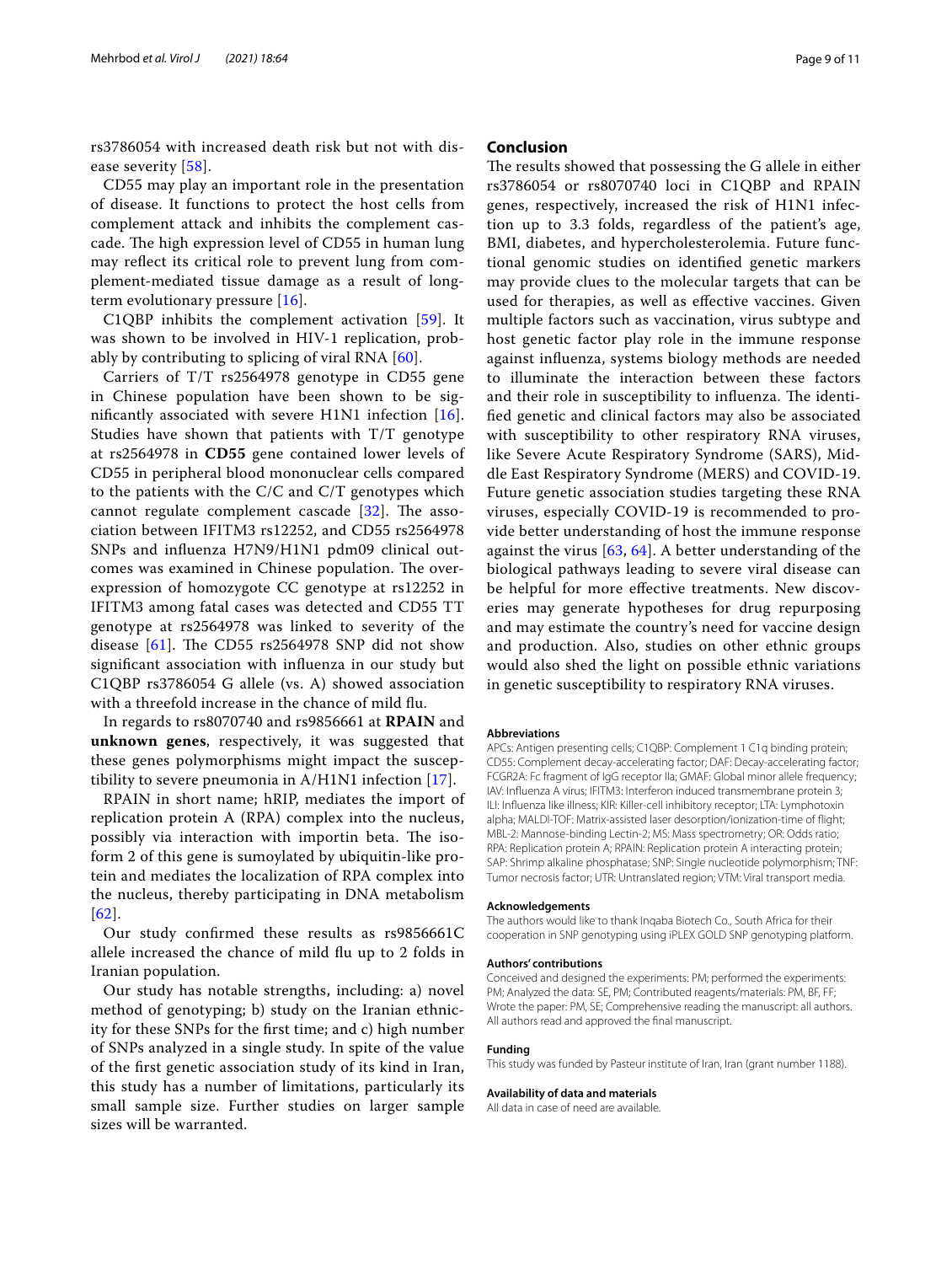#### **Ethics approval and consent to participate**

Clinical investigation was conducted according to the principles expressed in the Declaration of Pasteur Institute of IRAN. This research was reviewed and approved by the Ethics Committee of Pasteur Institute of IRAN (Protocol Number IR.PII.REC.1399.063).

#### **Consent for publication**

Written informed consent was obtained from the patients or the guardians of the patients participated in this research.

#### **Competing interests**

Authors (Parvaneh Mehrbod, Sana Eybpoosh, Fatemeh Fotouhi, Behrokh Farahmand) declare that they have no conficts of interest.

#### **Author details**

<sup>1</sup> Influenza and Respiratory Viruses Department, Pasteur Institute of Iran, Tehran, Iran. <sup>2</sup> Department of Epidemiology and Biostatistics, Research Centre for Emerging and Reemerging Infectious Diseases, Pasteur Institute of Iran, Tehran, Iran.<sup>3</sup> Private Practitioner, Mashhad, Iran.

## Received: 27 July 2020 Accepted: 2 January 2021<br>Published online: 25 March 2021

#### **References**

- <span id="page-9-0"></span>1. Fedson DS. Confronting an infuenza pandemic with inexpensive generic agents: can it be done? Lancet Inf Dis. 2008;8:571–6.
- <span id="page-9-1"></span>2. Herold S, Ludwig S, Pleschka S, Wolff T. Apoptosis signaling in influenza virus propagation, innate host defense, and lung injury. J Leukoc Biol. 2012;92:75–82.
- <span id="page-9-2"></span>3. Horby P, Nguyen NY, Dunstan SJ, Baillie JK. The role of host genetics in susceptibility to infuenza: a systematic review. PLoS ONE. 2012;7:e33180.
- <span id="page-9-3"></span>4. Aditama, T.Y., Samaan, G., Kusriastuti, R., Purba, W.H., Misriyah, Santoso, H., Bratasena, A., Maruf, A., Sariwati, E., Setiawaty, V., et al. *Risk factors for cluster outbreaks of Avian infuenza A H5N1 infection, Indonesia*. Clinical Infectious Diseases, 2011. **53**: 1237–1244.
- 5. Horby P, Sudoyo H, Viprakasit V, Fox A, Thai PQ, Yu H, Davila S, Hibberd M, Dunstan SJ, Monteerarat Y, et al. What is the evidence of a role for host genetics in susceptibility to infuenza A/H5N1? Epidemiol Infect. 2010;138:1550–8.
- <span id="page-9-4"></span>6. Sedyaningsih ER, Isfandari S, Setiawaty V, Rifati L, Harun S, Purba W, Imari S, Giriputra S, Blair PJ, Putnam SD, et al. Epidemiology of cases of H5N1 virus infection in Indonesia, July 2005–June 2006. J Infect Dis. 2007;196:522–7.
- <span id="page-9-5"></span>7. CDC. *People at high risk of developing fu-related complications*. 2017 [cited 2017].
- <span id="page-9-6"></span>8. Campbell A, Rodin R, Kropp R, Mao Y, Hong Z, Vachon J, Spika J, Pelletier L. Risk of severe outcomes among patients admitted to hospital with pandemic (H1N1) infuenza. Can Med Assoc J. 2010;182:349–55.
- Hanslik T, Boelle PY, Flahault A. Preliminary estimation of risk factors for admission to intensive care units and for death in patients infected with A(H1N1)2009 infuenza virus, France, 2009–2010. PLoS Curr. 2010;5:2157–3999.
- <span id="page-9-7"></span>10. Valdez R, Narayan KMV, Geiss LS, Engelgau MM. The impact of diabetes mellitus on mortality associated with pneumonia and infuenza among non-hispanic black and white US adults. Am J Public Health. 1999;89:1715–21.
- <span id="page-9-8"></span>11. Webb SA, Pettilä V, Seppelt I, Bellomo R, Bailey M, Cooper DJ, Cretikos M, Davies AR, Finfer S, Harrigan PW, et al. Critical care services and 2009 H1N1 infuenza in Australia and New Zealand. N Engl J Med. 2009;361:1925–34.
- <span id="page-9-9"></span>12. Ribeiro, A.F., Pellini, A.C.G., Kitagawa, B.Y., Marques, D., Madalosso, G., N.F.G., d.C., Fred, J., Albernaz, R.K.M., Carvalhanas, T.R.M.P., Zanetta, D.M.T. *Risk factors for death from infuenza A(H1N1)pdm09, State of São Paulo, Brazil, 2009*. PLoS ONE, 2015. **10**: e0118772.
- <span id="page-9-10"></span>13. Horby P, Nguyen NY, Dunstan SJ, Kenneth Baillie J. An updated systematic review of the role of host genetics in susceptibility to infuenza. Infu Other Respir Viruses. 2013;7:37–41.
- <span id="page-9-11"></span>14. Antonopoulou A, Baziaka F, Tsaganos T, Raftogiannis M, Koutoukas P, Spyridaki A, Mouktaroudi M, Kotsaki A, Savva A, Georgitsi M, et al. Role

of tumor necrosis factor gene single nucleotide polymorphisms in the natural course of 2009 infuenza A H1N1 virus infection. Int J Inf Dis. 2012;16:e204–8.

- <span id="page-9-26"></span>15. Maestri, A., Sortica, V.A., Tovo-Rodrigues, L., Santos, M.C., Barbagelata, L., Moraes, M.R., Alencar de Mello, W., Gusmão, L., Sousa, R.C.M., Emanuel Batista dos Santos, S. *Siaα2–3Galβ1- receptor genetic variants are associated with infuenza A(H1N1)pdm09 severity*. PLoS ONE, 2015. **10**: e0139681.
- <span id="page-9-27"></span>16. Zhou J, To KK, Dong H, Cheng ZS, Lau CC, Poon VK, Fan YH, Song YQ, Tse H, Chan KH, et al. A functional variation in CD55 increases the severity of 2009 pandemic H1N1 infuenza A virus infection. J Inf Dis. 2012;206:495–503.
- <span id="page-9-24"></span>17. Zúñiga, J., Buendía-Roldán, I., Zhao, Y., Jiménez, L., Torres, D., Romo, J., Ramírez, G., Cruz, A., Vargas-Alarcon, G., Sheu, C.C., et al. *Genetic variants associated with severe pneumonia in A/H1N1 infuenza infection*. Eur Respir J, 2012. **39**: <https://doi.org/10.1183/09031936.00020611>.
- <span id="page-9-12"></span>18. Morales-García G, Falfán-Valencia R, García-Ramírez RA, Camarena Á, Ramirez-Venegas A, Castillejos-López M, Pérez-Rodríguez M, González-Bonilla C, Grajales-Muñíz C, Borja-Aburto V, et al. Pandemic infuenza A/ H1N1 virus infection and TNF, LTA, IL1B, IL6, IL8, and CCL polymorphisms in Mexican population: a case-control study. BMC Infect Dis. 2012;12:1–9.
- <span id="page-9-13"></span>19. Bailey CC, Huang IC, Kam C, Farzan M. IFITM3 limits the severity of acute infuenza in mice. PLoS Pathog. 2012;8:e1002909.
- 20. Brass AL, Huang IC, Benita Y, John SP, Krishnan MN, Feeley EM, Ryan B, Weyer JL, van der Weyden L, Fikrig E, et al. IFITM proteins mediate the innate immune response to infuenza A H1N1 virus, West Nile Virus and Dengue Virus. Cell. 2009;139:1243–54.
- 21. Huang IC, Bailey CC, Weyer JL, Radoshitzky SR, Becker MM, Chiang JJ, Brass AL, Ahmed AA, Chi X, Dong L, et al. Distinct patterns of IFITM-mediated restriction of floviruses, SARS coronavirus, and infuenza A virus. PLoS Pathog. 2011;7:e1001258.
- <span id="page-9-14"></span>22. Lu J, Pan Q, Rong L, He W, Liu SL, Liang C. The IFITM proteins inhibit HIV-1 infection. J Virol. 2011;85:2126–37.
- <span id="page-9-15"></span>23. Zhang YH, Zhao Y, Li N, Peng YC, Giannoulatou E, Jin RH, Yan HP, Wu H, Liu JH, Liu N, et al. Interferon-induced transmembrane protein-3 genetic variant rs12252-C is associated with severe infuenza in Chinese individuals. Nat Commun. 2013;4:1418.
- <span id="page-9-16"></span>24. Mehrbod P, Eybpoosh S, Fotouhi F, Shokouhi Targhi H, Mazaheri V, Farahmand B. Association of IFITM3 rs12252 polymorphisms, BMI, diabetes, and hypercholesterolemia with mild fu in an Iranian population. Virol J. 2017;14:1–8.
- <span id="page-9-17"></span>25. Turner DM, Williams DM, Sankaran D, Lazarus M, Sinnott PJ, Hutchinson IV. An investigation of polymorphism in the interleukin-10 gene promoter. Eur J Immunogenet. 1997;24:1–8.
- <span id="page-9-18"></span>26. Garred P, Pressler T, Madsen HO, Frederiksen B, Svejgaard A, Høiby N, Schwartz M, Koch C. Association of mannose-binding lectin gene heterogeneity with severity of lung disease and survival in cystic fbrosis. J Clin Invest. 1999;104:431–7.
- 27. Ip WK, Chan KH, Law HK, Tso GH, Kong EK, Wong WH, To YF, Yung RW, Chow EY, Au KL, et al. Mannose-binding lectin in severe acute respiratory syndrome coronavirus infection. J Infect Dis. 2005;191:1697–704.
- <span id="page-9-19"></span>28. Tang YW, Cleavinger PJ, Li H, Mitchell PS, Smith TF, Persing DH. Analysis of candidate-host immunogenetic determinants in herpes simplex virusassociated Mollaret's meningitis. Clin Infect Dis. 2000;30:176–8.
- <span id="page-9-20"></span>29. McGuire W, Hill AV, Allsopp CE, Greenwood BM, Kwiatkowski D. Variation in the TNF-alpha promoter region associated with susceptibility to cerebral malaria. Nature. 1994;371:508–10.
- <span id="page-9-21"></span>30. Mira JP, Cariou A, Grall F, Delclaux C, Losser MR, Heshmati F, Cheval C, Monchi M, Teboul JL, Riché F, et al. Association of tnf2, a tnf-α promoter polymorphism, with septic shock susceptibility and mortality: A multicenter study. J Am Med Assoc. 1999;282:561–8.
- <span id="page-9-22"></span>31. Zhang Y, Zhang Z, Cao L, Lin J, Yang Z, Zhang X. A common CD55 rs2564978 variant is associated with the susceptibility of non-small cell lung cancer. Oncotarget. 2017;8:6216–21.
- <span id="page-9-23"></span>32. Shang Y, Chai N, Gu Y, Ding L, Yang Y, Zhou J, Ren G, Hao X, Fan D, Wu K, et al. Systematic immunohistochemical analysis of the Eexpression of CD46, CD55, and CD59 in colon cancer. Arch Pathol Lab Med. 2014;138:910–9.
- <span id="page-9-25"></span>33. Bermejo-Martin JF, Martin-Loeches I, Rello J, Antón A, Almansa R, Xu L, Lopez-Campos G, Pumarola T, Ran L, Ramirez P, et al. Host adaptive immunity defciency in severe pandemic infuenza. Crit Care. 2010;14:R167–R167.